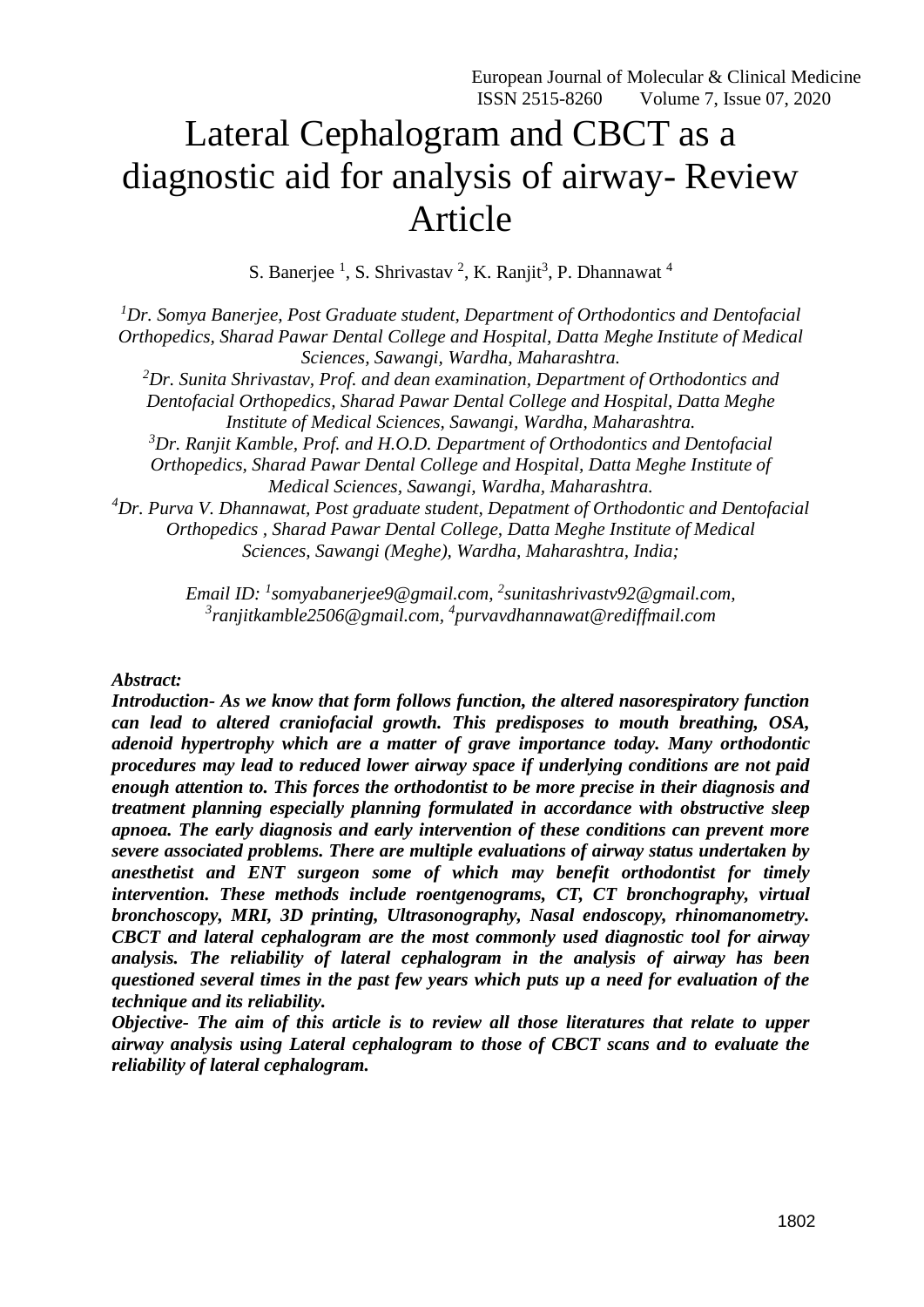European Journal of Molecular & Clinical Medicine ISSN 2515-8260 Volume 7, Issue 07, 2020

*Conclusion- Lateral cephalogram can be used as an initial diagnostic aid for the analysis of airways. Although the three-dimensional airway is analysed using two-dimensional technique it is nonetheless an appropriate diagnostic tool for airway analysis. Keywords- Nasopharynx, Velopharynx, adenoidal hypertrophy, CBCT, lateral cephalogram, Obstructive Sleep Apnoea*

#### **1. INTRODUCTION**

During the past few decades, airway analysis is receiving more and more attention in orthodontics because of its relation with the growth of craniofacial skeleton and also with obstructive sleep apnoea  $(OSA)$ <sup>[1][2][3]</sup>. Along with Obstructive Sleep Apnoea other breathing abnormalities varying from snoring (chronic or habitual) to upper airway resistance syndrome are also associated with difficult airway. Difficult airway can be the result of various factors including adenoidal hypertrophy and tonsillar hypertrophy, chronic and allergic rhinitis, allergens or irritants, infection involving the airway tract, congenitally deformed nose, nasal traumas, nasal polyps, and tumors<sup>[4]</sup>. Treatment procedures such as mandibular setback also causes reduction in lower airway space due to posterior positioning of tongue and predisposes to obstructive sleep apnoea.[5]

The nasal airway patency depends on the dimensions and morphology of Nasomaxillary complex, the nasopharynx and the oropharynx. If the resistance in this passage increases, nose breathing is replaced by mouth breathing. This change affects the growth of the craniofacial skeleton including maxilla and mandible since form follows function. As we know that origin, growth, position and maintenance of skeletal tissues of face are always secondary response to function, so, any aberrancy in proper nasorespiratory function such as mouth breathing or any other deviation from normal can lead to altered craniofacial growth. This altered craniofacial growth predisposes to deficiencies in transverse maxillary growth, rotational growth of the back of the mandible and anomalies like altered speech, malocclusions, Obstructive Sleep Apnoea, adenoid hypertrophy which are a matter of grave importance today.

The early diagnosis and early intervention of these conditions can prevent more severe associated problems. This becomes all the more necessary in growing patients with skeletal discrepancies to allow normal growth and development of craniofacial skeleton [6][7]. Analysis of airways in these modern times can be done by various methods including roentgenograms, CT, CT bronchography, virtual bronchoscopy, MRI, 3D printing, Ultrasonography, Nasal endoscopy, rhinomanometry. In orthodontics, analysis of airway alteration should always be done before the beginning of treatment procedure.

The most commonly utilised technique in the evaluation of airway are 2-D cephalograms, producing 2-D reconstruction of 3-D structures. With the introduction of CBCT, the orthodontists can easily carry out procedures involving 3-D analysis of airway. CBCT provides 3D evaluation, measurement of volume of various structures including the construction of projections on different planes, and thus providing a significant amount of information on diagnosis. However, it is not a diagnostic tool used for routine examination as it involves a larger radiation dose.

The aim of this article is to review all those literatures that relate to upper airway analysis from Lateral cephalogram to those of CBCT scans.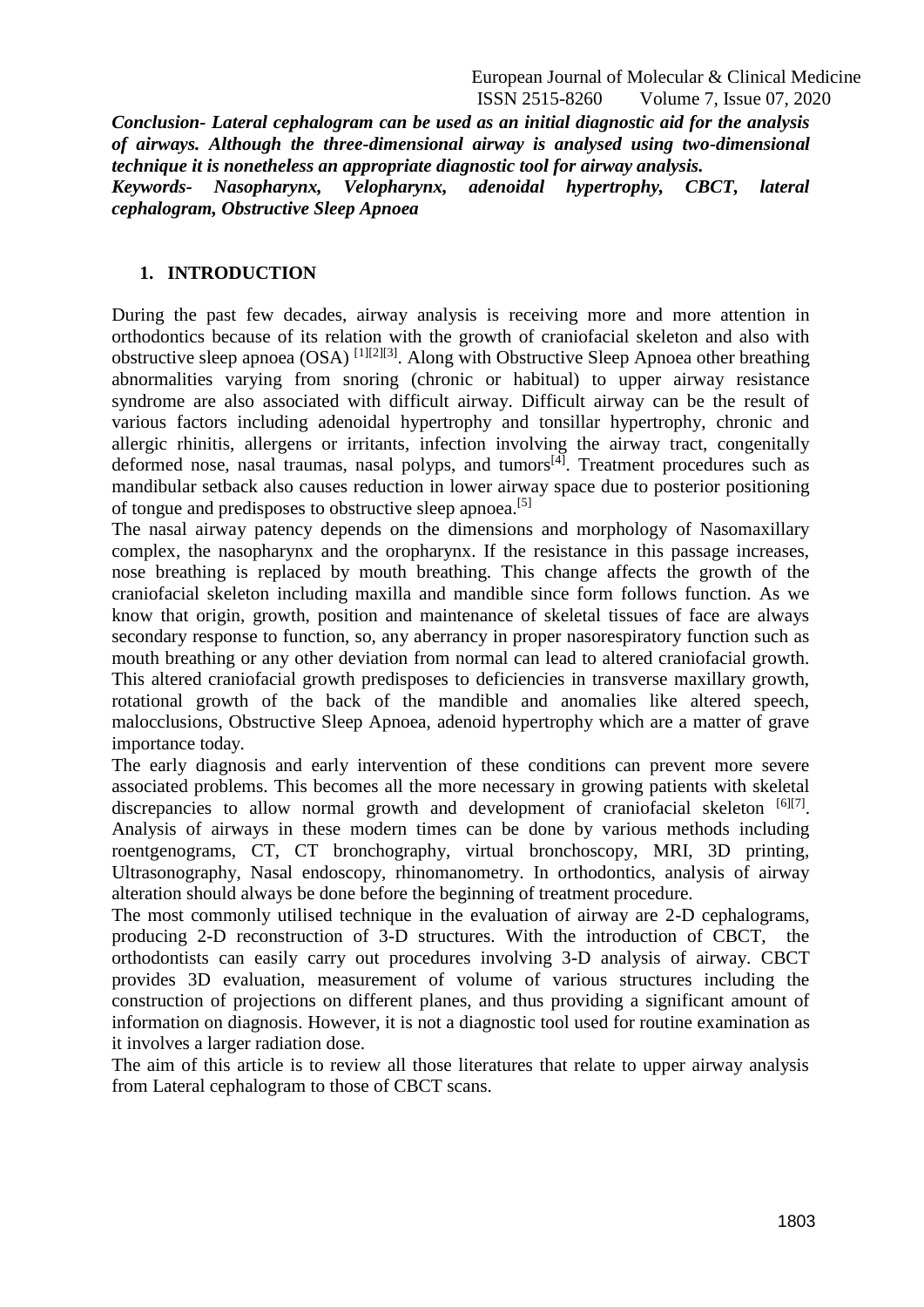## European Journal of Molecular & Clinical Medicine ISSN 2515-8260 Volume 7, Issue 07, 2020

### AIRWAY ASSESSMENT USING LATERAL CEPHALOGRAM

Because of its accessibility, low cost, low radiation exposure and simplicity, lateral cephalogram is the most commonly used method of airway analysis. With the help of Cephalometric tracing one can identify different characteristics that may indicate a narrow or constricted upper airway. The linear measurements obtained from lateral cephalograms and the dimensions of nasopharyngeal regions can be reliable, but have not been proven to be valid to measure the airway in the posterior region of the tongue [8]. There are studies in the literature quantifying the changes of structures related to airway before and after the use of myofunctional appliances or orthognathic surgeries viewed while using the lateral cephalogram <sup>[9]</sup>.

There are few limitations to the use of Lateral cephalogram, those being reproduction of (2D) image of a (3D) structure leading to distortion of image, magnification, lack of transverse dimensions in the image thus produced. Also, superimposition tracings of bilateral craniofacial structures resulted in complex airway structure assessment [10][11] However, the differentiation between OSA and non OSA patients can be easily carried out via the measurements of lateral cephalogram.

According to McNamara in 1984, an airway is said to be narrow if the distance between the nearest points of the posterior wall of the nasopharynx and of the soft palate is lower than 5 mm. But this is only an indicator of airway impairment and not a confirmatory diagnosis.



- A- UpperAirway
- B- Lower Airway

In 1979, According to Fujioka et al., ratio of length of the line right angle to sphenoid bone by the thickest portion of the adenoids with the distance between the posterior nasal spine and the anterior edge of the sphenobasioccipital synchondrosis (N) is the adenoidnasopharyngeal ratio (AN ratio). The value of AN if is less than 0.8, it is considered to be normal and if more than that, it is considered to be enlarged.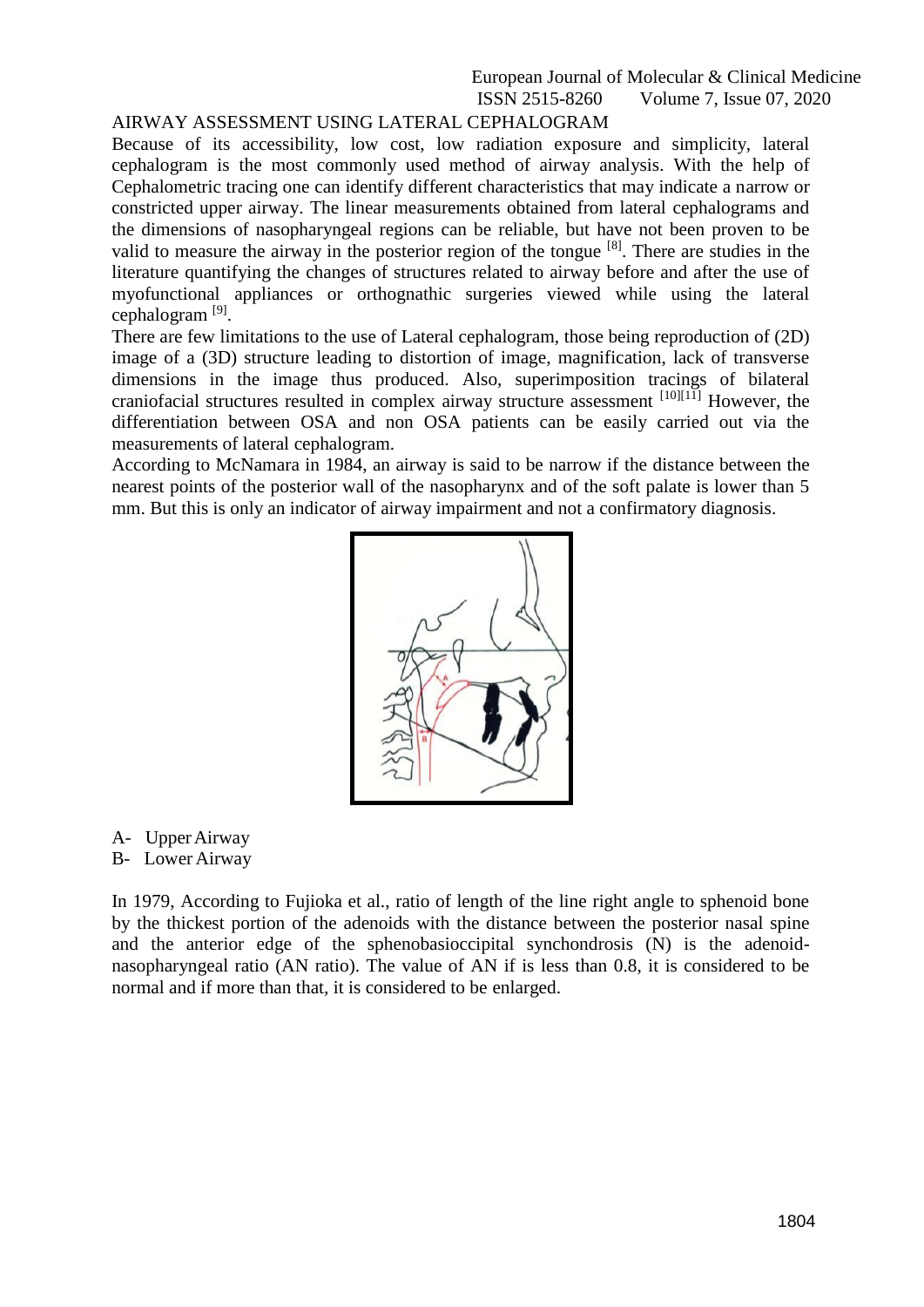

Also, Feres, Murilo et al. in 2012 found that there was good reproducibility and a variability with both the parameters which was not clinically significant.

So, lateral cephalometry can be considered as a dependable screening tool for airway analysis (Major, 2006).

### AIRWAY ANALYSIS USING CBCT

Since its creation in 1990, the CBCT has been well adopted for diagnosis in the maxillofacial area, as it provides a 3D representation of the structures at a low cost and with an effective radiation dose which is much lower when compared to computed tomography (CT). Although CBCT is less effective than CT in tissue discrimination, the spatial resolution to describe the boundaries between tissues as well as empty spaces is very high. In addition, several studies have shown that it is accurate and reliable for upper airway assessment.

Volumetric reconstructions that may be obtained from CBCTs help clinicians make a correct diagnosis and indicate a better treatment plan for some pathologies of the maxillofacial area, especially those related to the airway  $[12]$ . Three-dimensional images and volumes can be obtained from two-dimensional slices with CBCT after a complex process, which involves the use of especially designed computer program  $^{[13]}$ . For the volumetric reconstruction and visualization of the upper airway, these software programs must allow us to find the correct location of the boundaries of the pharynx and nasal cavity (segmentation) through a process that can be manual, automatic or semi-automatic.

While assessing the volume of the airway we should consider the differences in the anatomical boundaries of the nasopharynx and oropharynx. The upper boundary of the nasopharynx and the lower boundary of the oropharynx have the greatest variability, followed by the boundary between these two structures <sup>[14][15][16]</sup>. The oral cavity and the nasal cavity do not show variability in their boundaries.

We must also consider the head position and the position of the patient when the CBCT is taken, to obtain accurate and repeatable upper airway measurements and volumes. The position of the hyoid bone and tongue, and the dimension of the airway would be highly reproducible using the natural position of the head while taking lateral cephalograms.

Several obstacles must still be overcome, such as the influence of the position of the tongue, respiratory phase, morphology of mandible, and the quality of the anatomical boundaries of the upper airway, as well as the lack of consistency in the configuration of the equipment and in how images and volumetric reconstructions are obtained.

CBCT has become a much used diagnostic imaging technique for orthodontists in these modern times, and the major reason for this is the decreased radiation exposure required to obtain an satisfactory image as compared to with the conventional  $CT^{[17][18]}$  The segmentation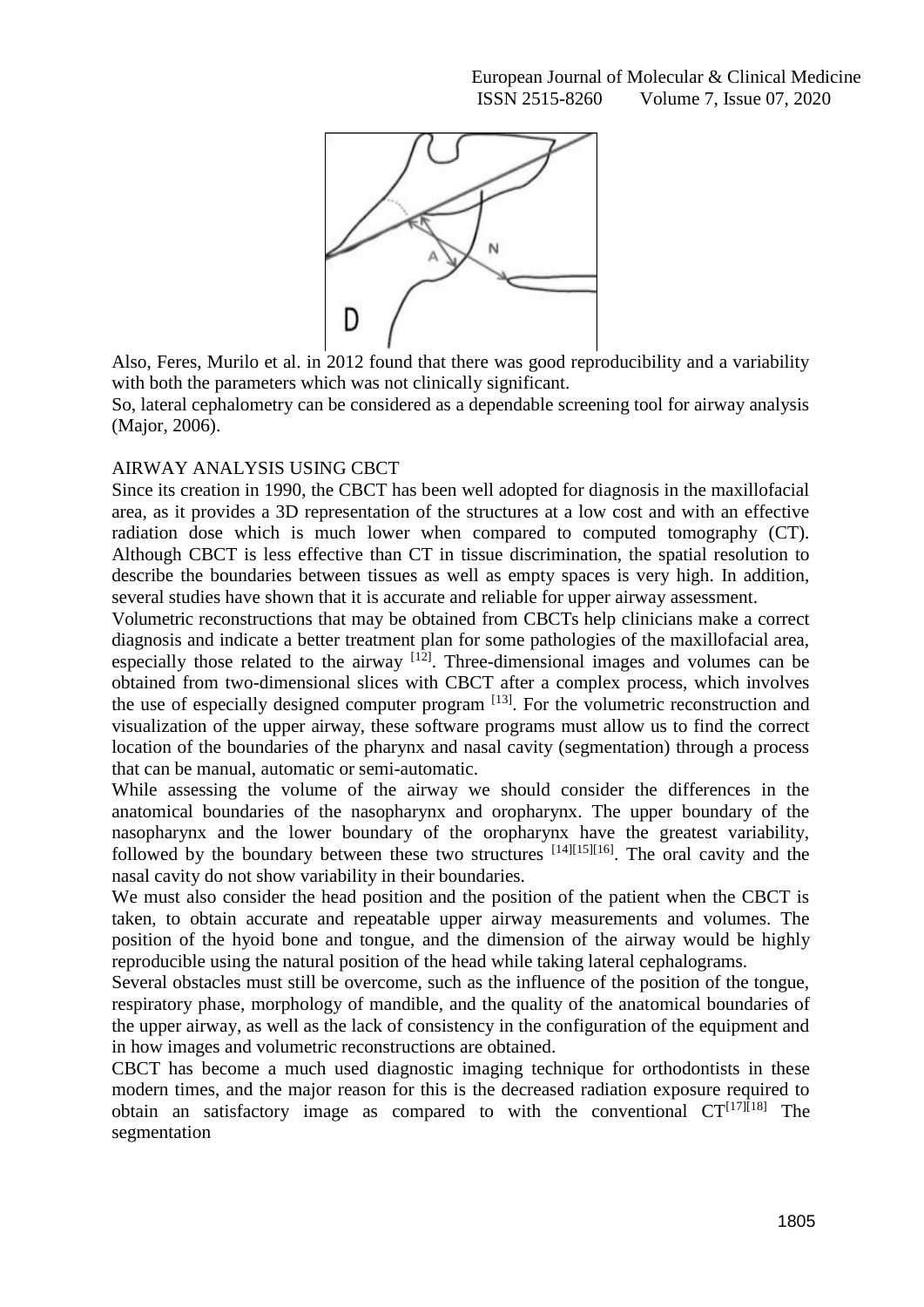and visualisation of hollow structures, that is the airway can thus be done efficiently in 3 dimensions with the use of CBCT. Thus, instead of lengths and angles, a more reliable volume and surface areas are measured.

## **DISCUSSION**

The airway is not a rigid entity and its morphology is affected by many other factors, including supine or upright positioning of the patient at the time of exposure, the influence of the position of the tongue, muscle tone, mandible morphology, inspiration or expiration, the impact of the respiratory phase, duration of X-ray exposure, amount of mouth opening and lack of consistency in the configuration of the equipment and in how images and volumetric reconstructions are obtained<sup>[19][20][21][22]</sup>. Presence of all of these factors lead to the point that even CBCT cannot include all of the above-mentioned factors and provide appropriate results accordingly.

The static image provided by lateral cephalogram of a dynamic structure that is the airway, leads to its reduced accuracy. Poor correlation between lateral cephalogram and CBCT was found out by Yucel et al in his studies  $[23]$ . Due to difference in the position of tongue or swallowing pattern Sears et al in his study found significant difference [24].

Although in several studies including the study done by Vizzotto MB et al, CBCT and Lateral cephalograms showed no statistically significant difference. In fact, Feng X, Aboudara C, found a strong correlation between these two techniques of airway assessment.

There was difference in results obtained with the change in the site of the airway from nasopharyngeal segment to velopharyngeal segment. While evaluating nasopharyngeal segment Lenza et al. and Bronoosh et al received similar values of CBCT and lateral cephalograms [25]. But when velopharyngeal segment was assessed by Lenza et al no correlation was found. Although large amount of correlelation can be found between these techniques, only one technique cannot be used always as a diagnostic aid.

### **CONCLUSION**

In this review article it was concluded that as an initial screening tool, lateral cephalogram can be used for analysis of airway. Although the three-dimensional airway will be analysed using two-dimensional technique it is nonetheless an appropriate diagnostic tool for airway analysis. Conventional lateral cephalogram can be thus used for routine diagnostic tool for orthodontists.

## **REFERENCES**

- [1] Baliga S. Thrust areas for pedodontic research: The way ahead!. J Indian Soc Pedod Prev Dent 2017;35:283
- [2] [Guijarro-](http://3.guijarro/)Martínez R, Swennen GR. Cone-beam computerized tomography imaging and analysis of the upper airway: a systematic review of the literature.

Int J Oral Maxillofac Surg. 2011;40(11):1227-1227

- [3] Katyal V, Pamula Y, Daynes CN, et al. Craniofacial and upper airway morphology in pediatric sleep-disordered breathing and changes in quality of life with rapid maxillary expansion. Am J Orthod Dentofacial Orthop. 2013;144(6):860-871
- [4] OoFlores-Mir C, McGrath L, Heo G, Major PW. Efficiency of molar distalization associated with second and third molar eruption stage. Angle Orthod. 2013;83(4):735- 742. doi:10.2319/081612-658.1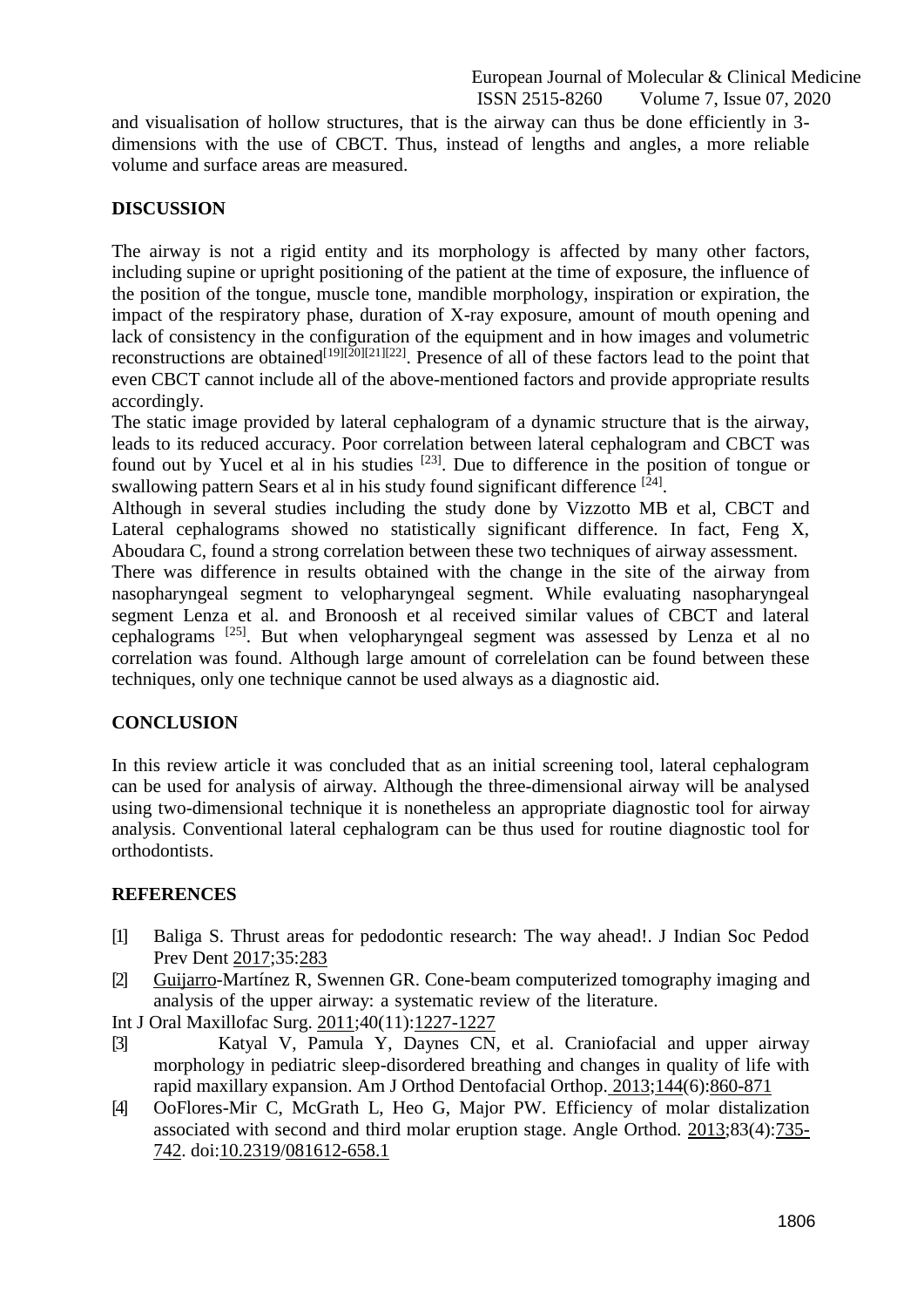European Journal of Molecular & Clinical Medicine ISSN 2515-8260 Volume 7, Issue 07, 2020

- [5] Karia H, Shrivastav S, Karia AK. Three-dimensional evaluation of the airway spaces in patients with and without cleft lip and palate: A digital volume tomographic study. Am J Orthod Dentofacial Orthop. 2017;152(3):371-381.
- [6] Peltomäki T. The effect of mode of breathing on craniofacial growth--revisited. Eur J Orthod. 2007;29(5):426-429.
- [7] Aboudara C, Nielsen I, Huang JC, Maki K, Miller AJ, Hatcher D. Comparison of airway space with conventional lateral headfilms and 3-dimensional reconstruction from cone-beam computed tomography. Am J Orthod Dentofacial Orthop. 2009;135(4):468-479.
- [8] Alsufyani NA, Flores-Mir C, Major PW. Three-dimensional segmentation of the upper airway using cone beam CT: a systematic review. Dentomaxillofac Radiol. 2012;41(4):276-284.
- [9] Stuck BA, Götte K, Windfuhr JP, Genzwürker H, Schroten H, Tenenbaum T. Tonsillectomy in children. Dtsch Arztebl Int. 2008;105(49):852-861.
- [10] Ahlqvist J, Eliasson S, Welander U. The effect of projection errors on cephalometric length measurements. Eur J Orthod. 1986;8(3):141-148.
- [11] PS, Hall DJ. The inadequacy of cephalometric radiographs for airway assessment. Am J Orthod. 1980;77(2):230-233.
- [12] Van Vlijmen OJ, Kuijpers MA, Bergé SJ, et al. Evidence supporting the use of conebeam computed tomography in orthodontics. J Am Dent Assoc. 2012;143(3):241-252.
- [13] Celenk M, Farrell ML, Eren H, Kumar K, Singh GD, Lozanoff S. Upper airway detection and visualization from cone beam image slices. J Xray Sci Technol. 2010;18(2):121-135.
- [14] Alves M Jr, Franzotti E S, Baratieri C, Nunes L K, Nojima L I, Ruellas A C 2012 Evaluation of pharyngeal airway space amongst different skeletal patterns. International Journal of Oral and Maxillofacial Surgery 41: 814–819 Battagel J M, L'Estrange P R 199
- [15] The cephalometric morphology of patients with obstructive sleep apnoea (OSA). European Journal of Orthodontics 18: 557–569 Battagel J M, Johal A, Kotecha B 2000 A cephalometric comparison of subjects with snoring and obstructive sleep apnoea. European Journal of Orthodontics 22: 353–365
- [16] Erwin Rojas, Rodrigo Corvalán, Eduardo Messen, Paulo Sandoval. Upper airway assessment in Orthodontics: a review 2017
- [17] Periago DR, Scarfe WC, Moshiri M, Scheetz JP, Silveira AM, Farman AG. linear accuracy and reliability of cone beam CT derived 3-dimensional images constructed using an orthodontic volumetric rendering program. Angle Orthod 2008;78:387-95.
- [18] Pinsky HM, Dyda S, Pinsky RW, Misch KA, Sarment DP. Accuracy of threedimensional measurements using cone-beam CT. Dentomaxillofac Radiol 2006;35:410- 6.
- [19] Stratemann SA, Huang JC, Maki K, Miller AJ, Hatcher DC. Comparison of cone beam computed tomography imaging with physical measures. Dentomaxillofac Radiol 2008;37:80-93.
- [20] yamashina A, Tanimoto K, Sutthiprapaporn P, Hayakawa y. The reliability of computed tomography (CT) values and dimensional measurements of the oropharyngeal region using cone beam CT: comparison with multidetector CT. Dentomaxillofac Radiol 2008;37:245-51.